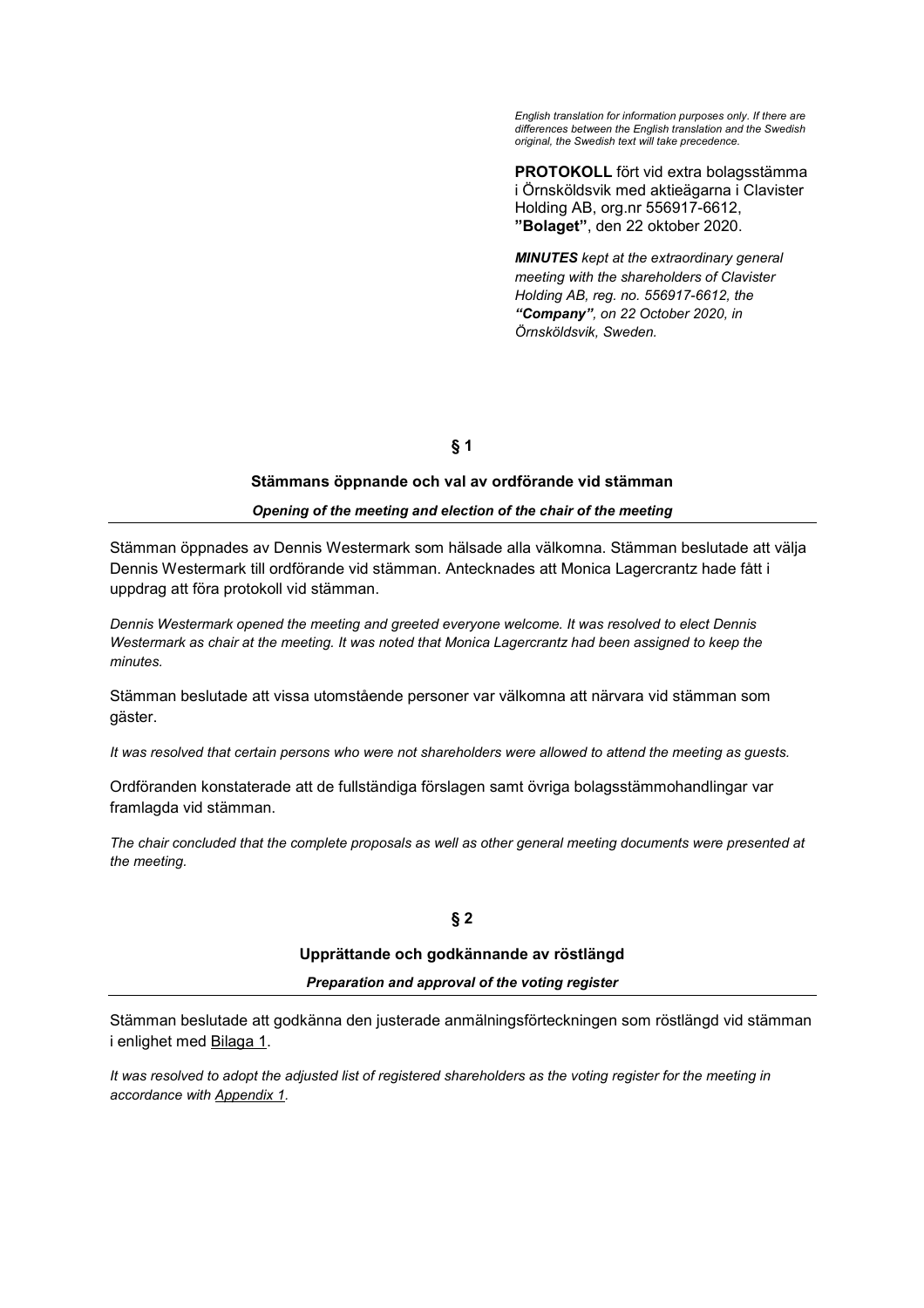# **§ 3**

#### **Val av en eller två justeringspersoner**

### *Election of one or two persons to attest the minutes*

Stämman beslutade att välja Robert Svedjetorp till justeringsperson jämte ordföranden.

*It was resolved to elect Robert Svedjetorp to approve the minutes together with the chairman.* 

#### **§ 4**

#### **Prövning om stämman blivit behörigen sammankallad**

*Determination of whether the meeting was duly convened* 

Stämman beslutade att förklara stämman behörigen sammankallad.

*It was resolved to declare the meeting duly convened.* 

### **§ 5**

## **Godkännande av dagordning**

*Approval of the agenda* 

Stämman beslutade att godkänna det i kallelsen intagna förslaget till dagordning.

*It was resolved to approve the agenda proposed in the notice of the meeting.* 

### **§ 6**

### **Beslut om ändring av bolagsordningen**

#### *Resolution on amendment of the Articles of Association*

Stämman beslutade, i enlighet med styrelsens förslag, att ändra bolagsordningen, i enlighet med Bilaga 2.

Antecknades att beslutet fattats med erforderlig majoritet.

*It was resolved, in accordance with the board of director's proposal, to amend the Articles of Association, in accordance with Appendix 2.* 

*It was noted that the resolution was passed with the required majority.* 

## **§ 7**

### **Beslut om företrädesemission**

#### *Resolution on a rights issue*

Stämman beslutade, i enlighet med styrelsens förslag, om företrädesemission, i enlighet med Bilaga 3.

*It was resolved, in accordance with the board of director's proposal, on a rights issue, in accordance with Appendix 3.*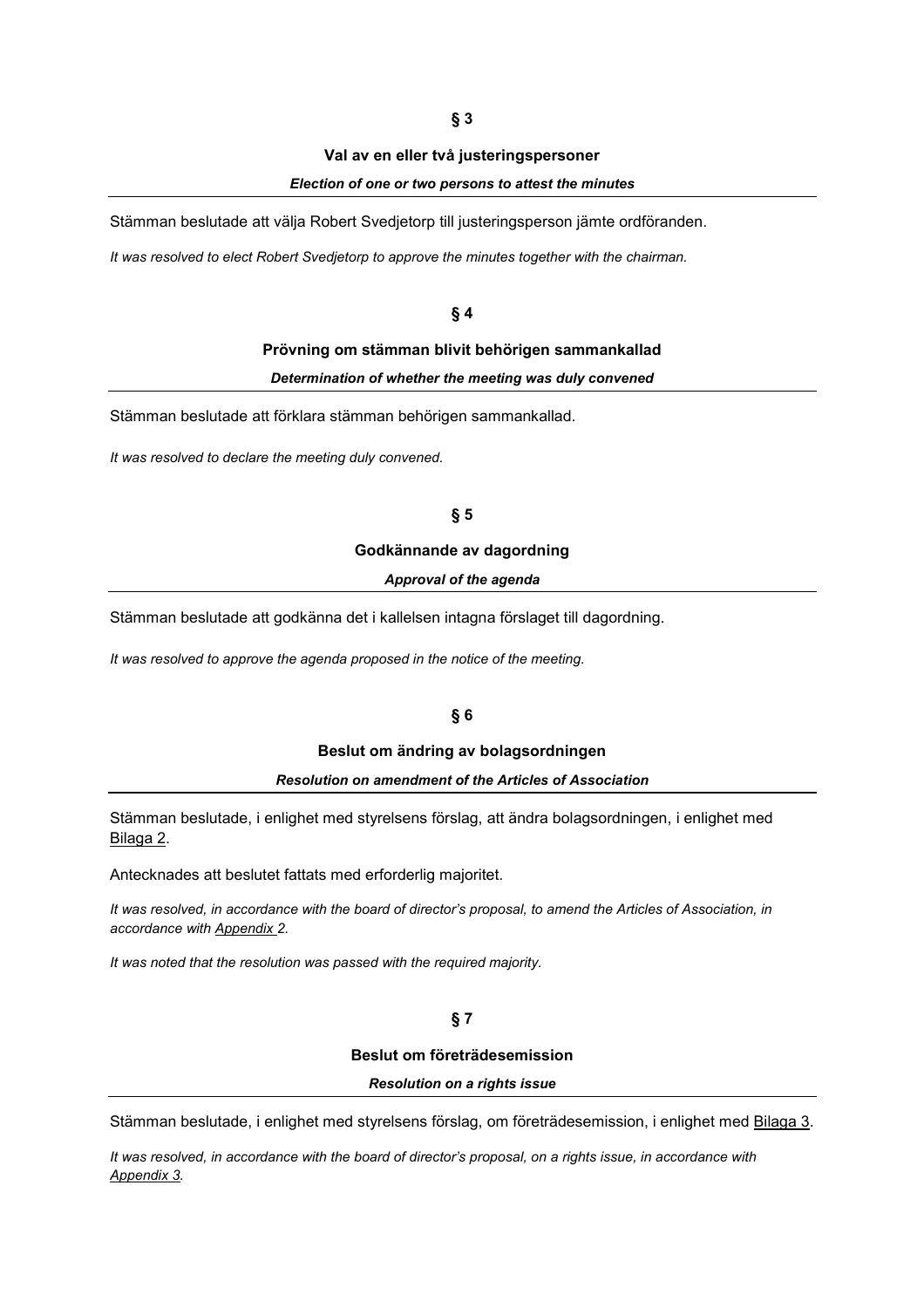## **§ 8**

#### **Beslut om emissionsbemyndigande**

#### *Resolution on an issue authorisation*

Stämman beslutade, i enlighet med styrelsens förslag, om ett emissionsbemyndigande i enlighet med Bilaga 4.

Antecknades att beslutet fattats med erforderlig majoritet.

*It was resolved, in accordance with the board of director's proposal, on an issue authorization in accordance with Appendix 4.* 

*It was noted that the resolution was passed with the required majority.* 

# **§ 9**

#### **Beslut om riktad nyemission**

### *Resolution on a directed share issue*

Stämman beslutade, i enlighet med styrelsens förslag, om riktad nyemission i enlighet med Bilaga 5.

Antecknades att beslutet fattats med erforderlig majoritet.

*It was resolved, in accordance with the board of director's proposal, on a directed share issue in accordance with Appendix 5.* 

*It was noted that the resolution was passed with the required majority.* 

# **§ 10**

### **Avslutande av stämman**

#### *Closing of the meeting*

Ordförande förklarade stämman avslutad.

*The chair of the meeting declared the meeting closed.* 

[Underskrifter på nästa sida]

*[Signatures on the following page]*